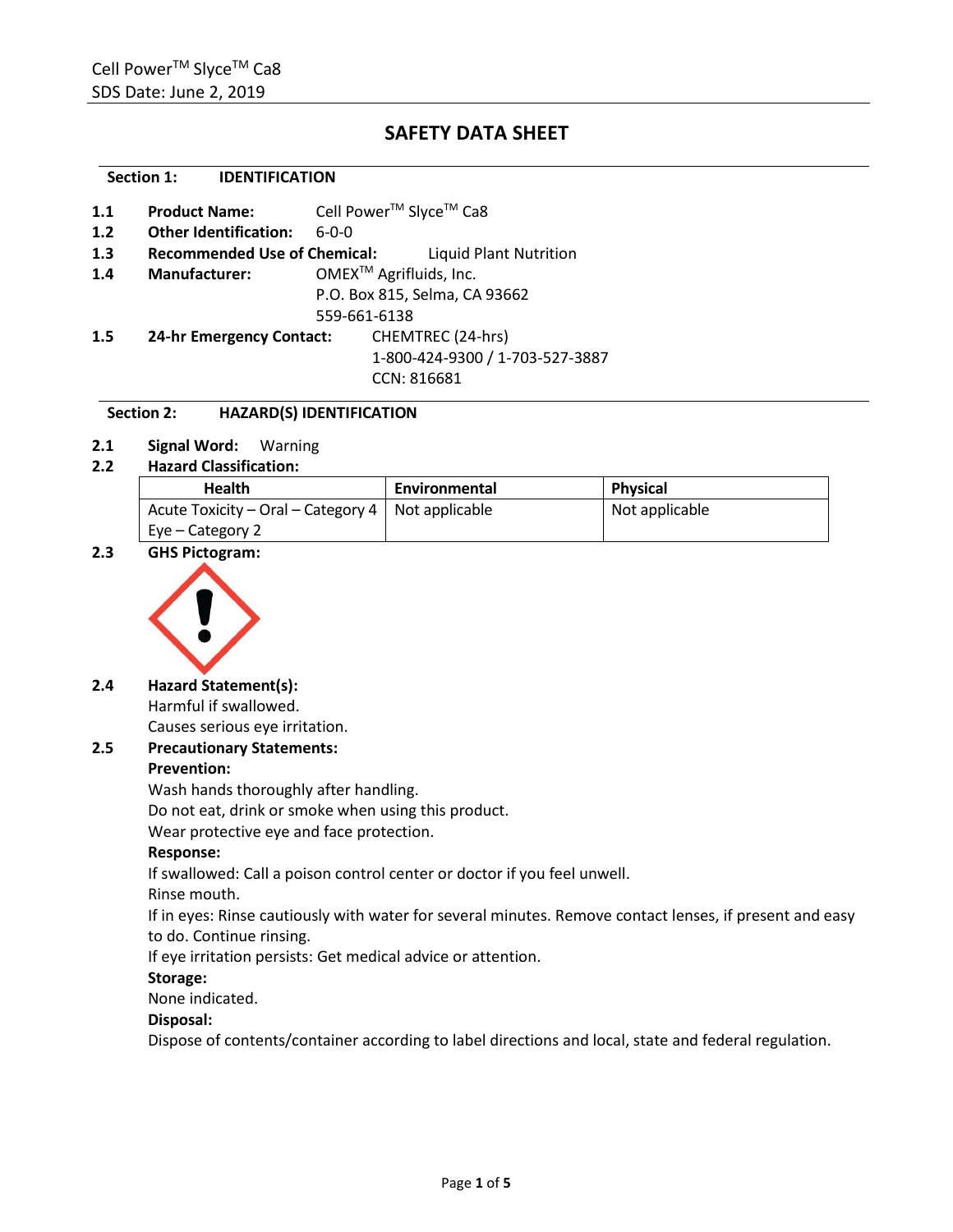## **Section 3: COMPOSITION/INFORMATION on INGREDIENTS**

## **3.1 Chemical Ingredients:** (See Section 8 for exposure guidelines)

| <b>Chemical</b> | CAS No.    | % by Wt. |  |
|-----------------|------------|----------|--|
| Calcium Nitrate | 15245-12-2 | 40-45    |  |

## **Section 4: FIRST AID MEASURES**

**4.1 Signs and Symptoms of Short Term (Acute) and Long Term (Chronic) Exposure:** Harmful if swallowed. Causes serious eye damage. Inhalation of mists may cause respiratory irritation Large doses may result in nausea and vomiting. Symptoms of acute ingestion include nausea, chills and diarrhea.

## **4.2 Conditions Aggravated by Overexposure:** None known.

## **4.3 First Aid**

| If in eyes:                                                                                    | Hold eye open and rinse slowly and gently with water for 15-20 minutes.     |  |  |
|------------------------------------------------------------------------------------------------|-----------------------------------------------------------------------------|--|--|
|                                                                                                | Remove contact lenses, if present, after the first 5 minutes, then continue |  |  |
|                                                                                                | rinsing eye.                                                                |  |  |
|                                                                                                | Call a poison control center or doctor for treatment advice.                |  |  |
| If swallowed:                                                                                  | Call a poison control center or doctor immediately for treatment advice.    |  |  |
|                                                                                                | Have person sip a glass of water if able to swallow.                        |  |  |
|                                                                                                | Do not induce vomiting unless told to do so by the poison control center    |  |  |
|                                                                                                | or doctor.                                                                  |  |  |
|                                                                                                | Do not give anything by mouth to an unconscious person.                     |  |  |
| If on skin or clothing:                                                                        | Take off contaminated clothing.                                             |  |  |
|                                                                                                | Rinse skin immediately with plenty of water for 15-20 minutes.              |  |  |
|                                                                                                | Call a poison control center or doctor for treatment advice.                |  |  |
| If inhaled:                                                                                    | Move person to fresh air.                                                   |  |  |
|                                                                                                | If person is not breathing, call 911 or an ambulance, then give artificial  |  |  |
|                                                                                                | respiration, preferably by mouth-to-mouth, if possible.                     |  |  |
|                                                                                                | Call a poison control center or doctor for further treatment advice.        |  |  |
| Have the product container or label with you when calling a poison control center or doctor or |                                                                             |  |  |
| going to treatment.                                                                            |                                                                             |  |  |
|                                                                                                | For emergencies, call CHEMTREC (24-hrs) 1-800-424-9300 / 1-703-527-3887     |  |  |
| CCN:816681                                                                                     |                                                                             |  |  |

## **Section 5: FIRE FIGHTING MEASURES**

- **5.1 Flammable Properties:** Non-flammable
- **5.2 Extinguishing Media:** Use media appropriate to surrounding fire.
- **5.3 Fire Fighting Instructions:** Wear self-contained breathing apparatus and full protective gear. If heated to dryness, immediately ventilate the structure to prevent pressure build-up, which will increase the possibility of explosion.
- **5.4 Unusual Fire and Explosion Properties:** None known.
- **5.5 Hazardous Combustion Products:** Carbon monoxide may be evolved at extreme temperatures.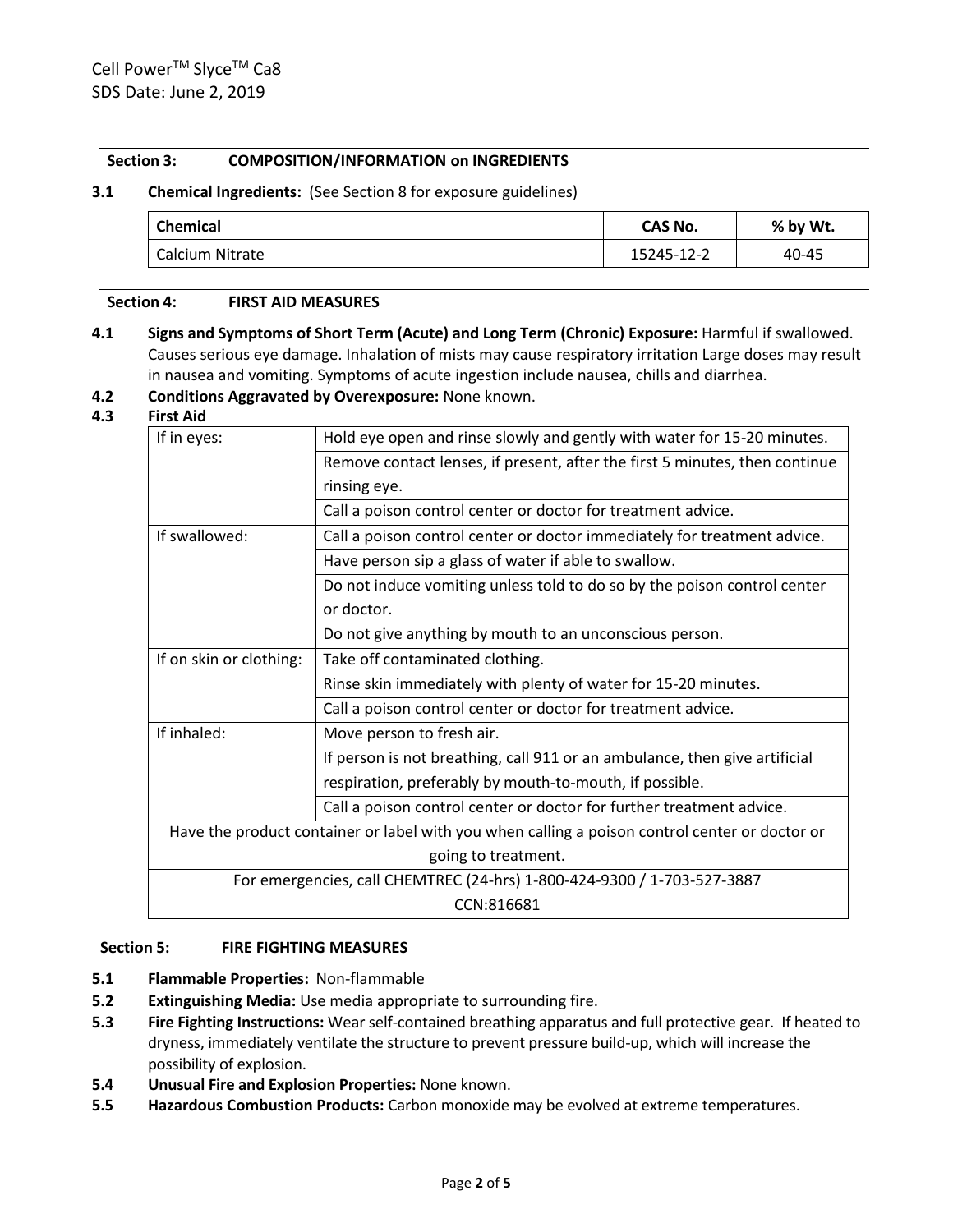## **Section 6: ACCIDENTAL RELEASE MEASURES**

- **6.1 In Case of Spill or Leak:** Keep unnecessary personnel from entering spill area. Prevent product spillage from entering drinking water supplies or streams. Dike spilled material, if possible and necessary. Absorb in vermiculite, dry sand or earth. Place in a designated and labeled waste container for disposal. After removal, flush contaminated area thoroughly with water. Clean surfaces thoroughly. Suitable protective equipment should be worn during any spill cleanup operation.
- **6.2 Disposal:** Dispose according to Section 13 and product label.
- **6.3 Personal Precautions:** Avoid inhalation of vapors and spray mist and contact with skin and eyes. Ensure adequate ventilation. Wear suitable protective clothing.
- **6.4 Environmental Precautions:** Do not contaminate water. Do not allow to enter drains, sewers or bodies of water.

## **Section 7: HANDLING and STORAGE**

- **7.1 Safe Handling Procedures:** Wear protective eyewear and chemical resistant gloves. Avoid breathing fertilizer mists. Avoid prolonged or repeated skin contact. Avoid eye contact. Wash hands thoroughly after handling this product. Keep out of reach of children. Prohibit eating, drinking and smoking around this product. Wash hands before eating, drinking, chewing gum, using tobacco or using the toilet. Wash contaminated clothing before re-use. Do not contaminate feed and foodstuffs.
- **7.2 Storage:** Store in original container only. Keep containers tightly closed when not in use. Store in cool, dry well-ventilated area, preferably in a locked storage area away from children, feed and food products and seed. Store at ambient temperatures. Do not contaminate water, food or feed by storage or disposal.

## **Section 8: EXPOSURE CONTROLS/PERSONAL PROTECTION**

- **8.1 Exposure Guidelines:** No exposure limits known for product.
- **8.2 Engineering Controls:** Minimize airborne concentrations. Provide adequate ventilation. Local exhaust may be required if working in confined space.
- **8.3 Eye/Face Protection:** Wear safety eyewear: goggles or face shield.
- **8.4 Skin Protection:** Wear protective clothing: long sleeves and pants, shoes with socks. Wear chemicalresistant gloves.
- **8.5 Respiratory Protection:** Wear a NIOSH-approved air-purifying respirator for pesticide handling, if necessary. If respirators are used a program should be in place to assure compliance with OSHA Respiratory Protection standard.
- **8.6 General Hygiene:** Good personal hygiene practices should always be observed. Wash hands, arms, face thoroughly after handling product before eating, smoking and using the toilet. Wash contaminated clothing before reusing.

## **Section 9: PHYSICAL and CHEMICAL PROPERTIES**

- **9.1 Appearance:** Dark colored liquid
- **9.2 Odor:** Earthy
- **9.3 Odor Threshold:** No data available
- **9.4 pH:** No data available
- **9.5 Melting Point/Freezing Point:** No data available
- **9.6 Boiling Point:** No data available
- **9.7 Flash Point:** Does not flash
- **9.8 Evaporation Rate:** No data available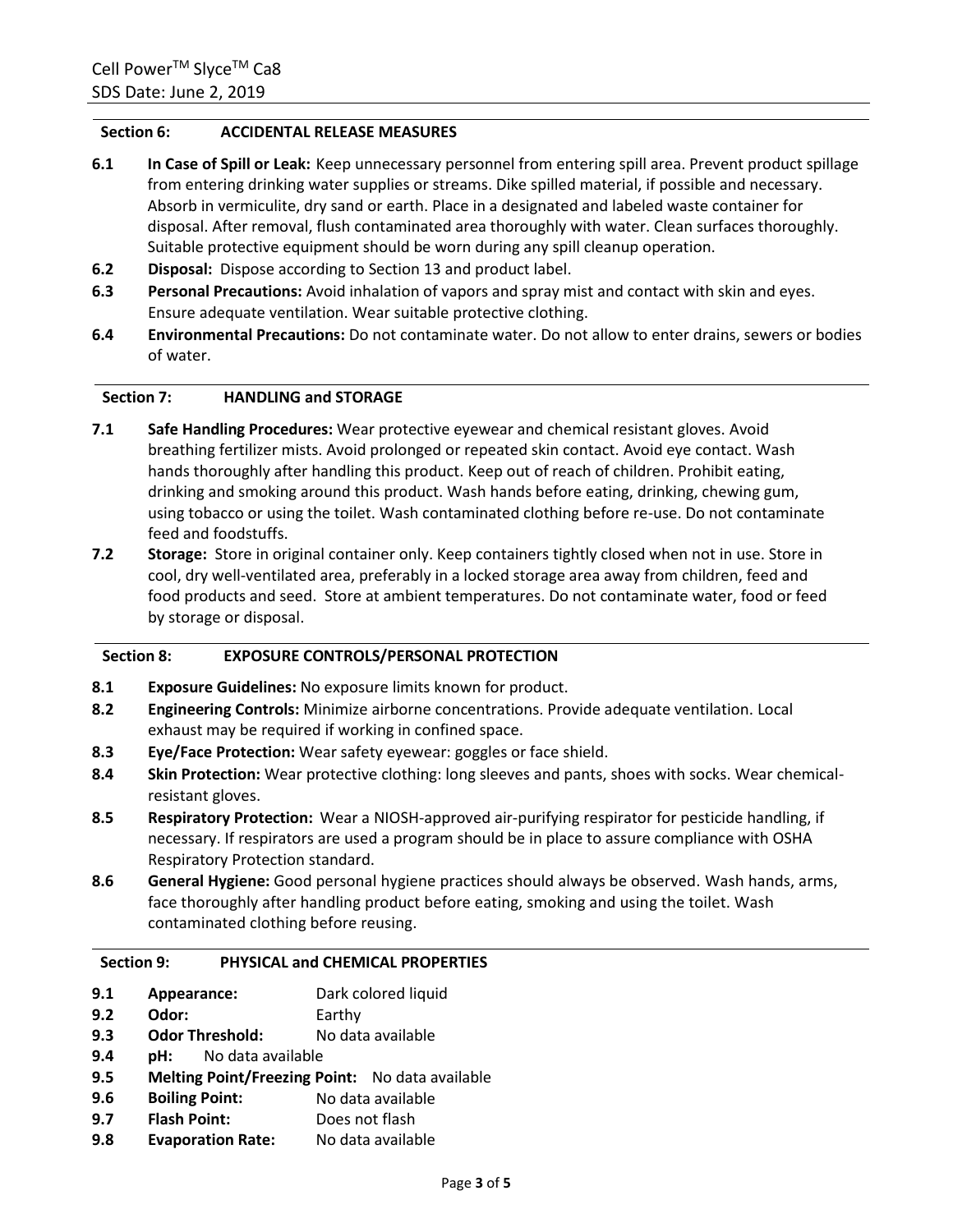| 9.9  | <b>Flammability:</b>                               | No data available |                   |  |
|------|----------------------------------------------------|-------------------|-------------------|--|
| 9.10 | Upper/Lower Flammability Limits: No data available |                   |                   |  |
| 9.11 | <b>Vapor Pressure:</b>                             | No data available |                   |  |
| 9.12 | <b>Vapor Density:</b>                              | No data available |                   |  |
| 9.13 | <b>Bulk Density:</b>                               | 10.84 lbs/gallon  |                   |  |
| 9.14 | <b>Specific Gravity:</b>                           | $1.3$ (water=1)   |                   |  |
| 9.15 | Solubility (in water):                             | Soluble           |                   |  |
| 9.16 | <b>Partition Coefficient:</b>                      | No data available |                   |  |
| 9.17 | <b>Auto-ignition Temperature:</b>                  |                   | No data available |  |
| 9.18 | <b>Decomposition Temperature:</b>                  |                   | No data available |  |
| 9.19 | <b>Viscosity:</b>                                  | No data available |                   |  |

## **Section 10: STABILITY and REACTIVITY**

- **10.1 Stability:** Stable under normal storage and handling conditions.
- **10.2 Hazardous Polymerization:** Will not occur.
- **10.3 Conditions to Avoid:** Avoid extreme heat or freezing temperatures.
- **10.4 Hazardous Decomposition:** Oxides of carbon, nitrogen and unknown materials.
- **10.5 Materials to Avoid:** Avoid strong oxidizing agents, acids, bases, carbonates, alkali metals, ammonia, hydrazine and reducing agents.

## **Section 11: TOXICOLOGICAL INFORMATION**

- **11.1 Target Organs:** Eyes, skin, digestive and respiratory system.
- **11.2 Routes of Exposure:** Eye contact, skin, ingestion, inhalation.

## **11.3 Toxicological Data:**

|      | Acute Oral, LD50 (rat):      | No data available                                 |
|------|------------------------------|---------------------------------------------------|
|      | Acute Dermal, LD50:          | No data available                                 |
|      | Acute Inhalation, LC50:      | No data available                                 |
|      | Eye Irritation:              | No data available; Causes serious eye damage.     |
|      | Skin Irritation:             | No data available; May cause skin irritation.     |
|      | Dermal Sensitization:        | Not a skin sensitizer                             |
| 11.4 | <b>Carcinogenic Status:</b>  | No known significant effects or critical hazards. |
| 11.5 | <b>Reproductive Effects:</b> | No known significant effects or critical hazards. |
| 11.6 | Teratogenicity:              | No known significant effects or critical hazards. |
| 11.7 | Mutagenicity:                | No known significant effects or critical hazards. |

## **Section 12: ECOLOGICAL INFORMATION**

## **12.1 Aquatic Toxicity:** No data available

**12.2 Environmental Hazards:** Drift or runoff may adversely affect non-target plants. Do not apply directly to water. Do not contaminate water when disposing of equipment wash water. Do not apply when weather conditions favor drift from target area.

## **Section 13: DISPOSAL CONSIDERATIONS**

- **13.1 Handling for Disposal:** Handle wastes according to recommendations in Section 7.
- **13.2 Methods for Disposal:** Do not reuse container. Plastic: Triple rinse (or equivalent), adding rinse water to spray tank, then offer for recycling at an ACRC site (go to http://www.arcrecycle .org/ for locations) or by reconditioning or puncture and dispose of in a sanitary landfill or by other procedures approved by state and local authorities. Wastes resulting from the use of this product may be disposed of on site or at an approved waste disposal facility. Do not contaminate water, food or feed by storage or